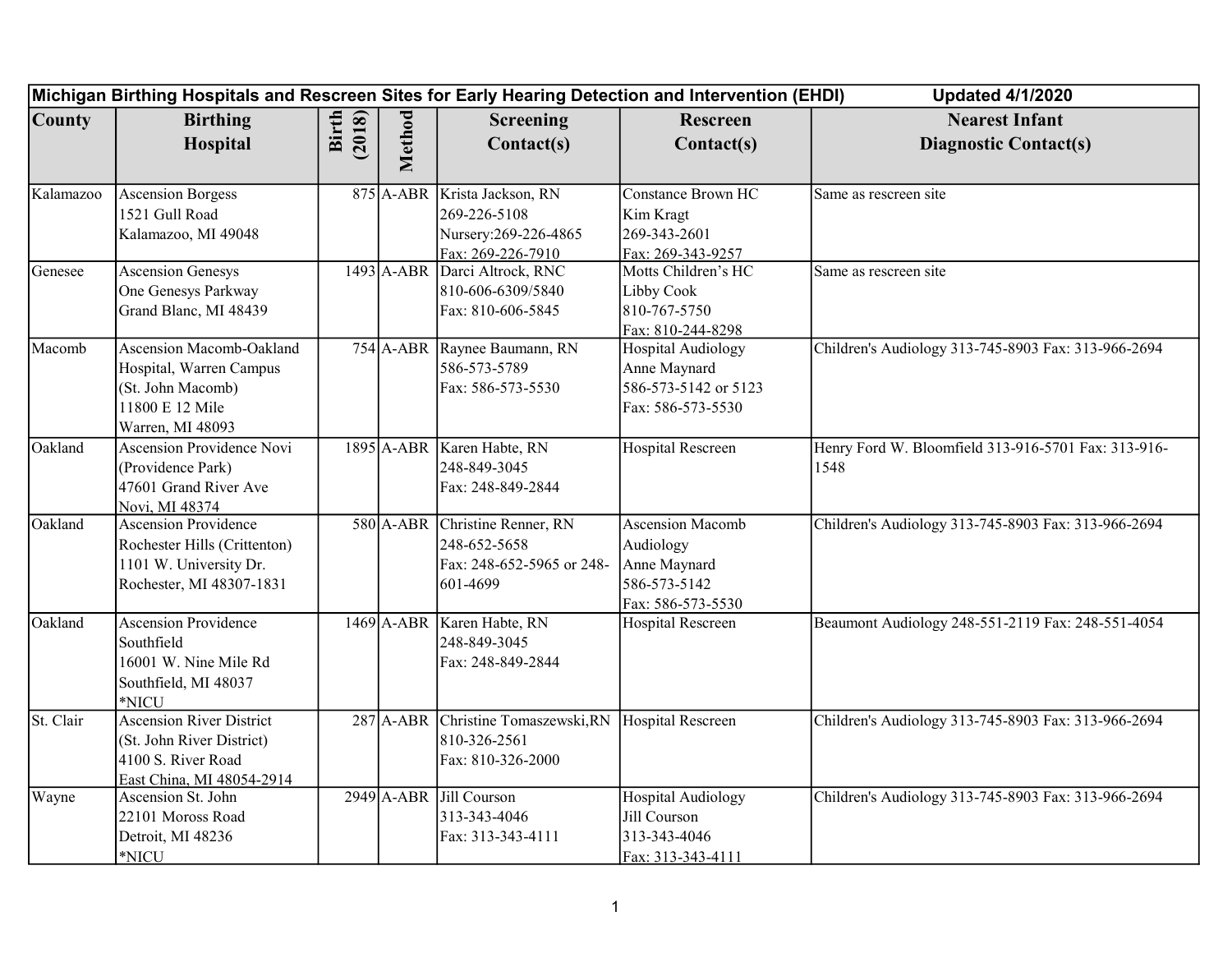| Iosco    | Ascension St. Joseph Tawas<br>200 Hemlock PO Box 659<br>Tawas City, MI 48764                          |              | 219 A-ABR Katie Frank, RN<br>989-362-0107<br>Fax: 989-984-3769               | <b>Hospital Rescreen</b>                                                                | Michigan Medicine 734-936-5730 Fax: 734-232-5739<br>Central MI University 989-774-3904 Fax: 989-774-1891 |
|----------|-------------------------------------------------------------------------------------------------------|--------------|------------------------------------------------------------------------------|-----------------------------------------------------------------------------------------|----------------------------------------------------------------------------------------------------------|
| Gogebic  | Aspirus Ironwood (Grand<br>View)<br>N. 10561 Grand View Lane<br>Ironwood, MI 49938                    |              | 116 A-ABR Lisa Leppala, RN<br>906-932-5330<br>Fax: 906-932-6291              | <b>Hospital Rescreen</b>                                                                | William Holzhaeuser 715-682-9311 Fax: 715-682-2486<br>(ENT Professional Assoc. in Ashland, Wisconsin)    |
| Houghton | Aspirus Keweenaw<br>205 Osceola St<br>Laurium, MI 49913                                               |              | 200 A-ABR Stacey Clisch, RN<br>906-337-6538<br>Fax: 906-337-6076/6553        | <b>Hospital Rescreen</b>                                                                | Unknown.                                                                                                 |
| Wayne    | Beaumont Hosp.-Dearborn<br>18101 Oakwood Blvd.<br>Dearborn, MI 48124<br>*NICU                         | $4224$ A-ABR | Joanne Dawson-O'Connor,<br><b>RN</b><br>313-593-7600<br>Fax: 313-436-2029    | Beaumont Royal Oak Aud.<br>Kristen McArthur, AuD<br>248-551-2119<br>Fax: 248-551-4054   | Same as rescreen site                                                                                    |
| Oakland  | Beaumont Hosp.-Farmington<br>Hills (Botsford)<br>28050 Grand River Ave.<br>Farmington Hills, MI 48336 |              | 775 A-ABR Chris Brake, RN<br>248-471-8000 ext 2945<br>Fax: 248-471-8892/8675 | Beaumont Royal Oak Aud.<br>Kristen McArthur, AuD<br>248-551-2119<br>Fax: 248-551-4054   | Same as rescreen site                                                                                    |
| Wayne    | <b>Beaumont Grosse Pointe</b><br>468 Cadieux<br>Grosse Pointe, MI 48230                               |              | 702 A-ABR Janice Davis, RNC<br>313-473-6505<br>Fax: 313-473-1389             | Beaumont Royal Oak Aud.<br>Kristen McArthur AuD<br>248-551-2119<br>Fax: 248-551-4054    | Same as rescreen site                                                                                    |
| Oakland  | Beaumont Hosp.-Royal Oak<br>3601 W. 13 Mile Road<br>Royal Oak, MI 48072<br>*NICU                      |              | 6848 A-ABR Patricia Fross, RN<br>248-898-6366<br>Fax: 248-898-6161           | <b>Hospital Audiology</b><br>Kristen McArthur, AuD<br>248-551-2119<br>Fax: 248-551-4054 | Same as rescreen site                                                                                    |
| Wayne    | <b>Beaumont Hosp.-Trenton</b><br>(Oakwood S. Shore)<br>5450 Fort St.<br>Trenton, MI 48183             |              | 667 A-ABR Renee Worrell, RN<br>734-671-3950 (ob)<br>Fax: 734-671-3965        | Michigan Ear Institute<br>Paulette McDonald<br>248-865-4444<br>Fax: 248-865-6161        | Children's Audiology 313-745-8903 Fax: 313-966-2694                                                      |
| Oakland  | Beaumont Hosp.-Troy<br>44201 Dequindre<br>Troy, MI 48085<br>*NICU                                     | 3538 A-ABR   | Diane Moskal, RN<br>248-964-3999<br>Fax: 248-964-3422                        | Hospital Rescreen<br>Amanda Skewes<br>248-964-9660<br>Fax 248-964-9665                  | Beaumont Audiology 248-551-2119 Fax: 248-551-4054                                                        |
| Wayne    | Beaumont Hosp.-Wayne<br>(Annapolis)<br>3155 Annapolis<br>Wayne, MI 48184                              |              | 980 A-ABR Megan King-Short, RN<br>734-467-4298<br>Fax: 734-467-4273          | Michigan Ear Institute<br>Paulette McDonald<br>248-865-4444<br>Fax: 248-865-6161        | Children's Audiology 313-745-8903 Fax: 313-966-2694                                                      |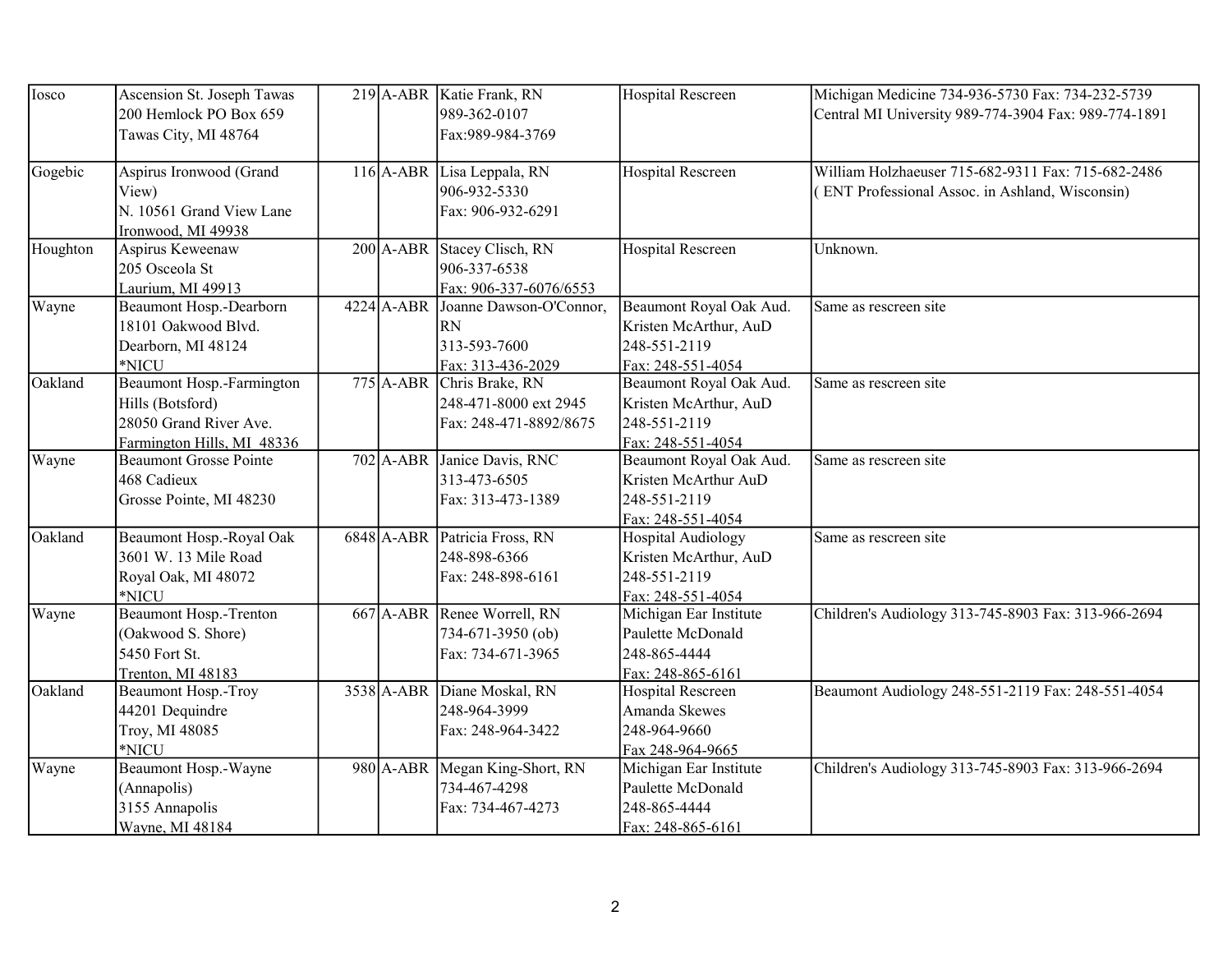| Calhoun   | <b>Bronson Battle Creek</b><br>300 North Ave.<br>Battle Creek, MI 49017            |  | 815 A-ABR Tammy Strandberg, RN<br>$269 - 245 - 5887$ (5869 ob)<br>Fax: 269-245-5837 | <b>Hospital Rescreen</b>                                                                     | Constance Brown HC 269-343-2601 Fax: 269-343-9257                                                       |
|-----------|------------------------------------------------------------------------------------|--|-------------------------------------------------------------------------------------|----------------------------------------------------------------------------------------------|---------------------------------------------------------------------------------------------------------|
| Kalamazoo | Bronson Meth. Hosp.<br>601 John St., Box 45<br>Kalamazoo, MI 49007<br>*NICU        |  | 3868 A-ABR Linda Huston, RN<br>269-341-6081<br>Fax: 269-341-7153                    | <b>Hospital Rescreen</b>                                                                     | Vanriper Hearing Clinic 269-387-7224 Fax: 269-387-7227                                                  |
| Wayne     | Children's Hospital<br>3901 Beaubein Blvd.<br>Detroit, MI 48201<br>*NICU           |  | 0 A-ABR Mary Renkiewicz, RN<br>313-745-8903<br>Fax: 313-966-2694                    | Children's Audiology<br>Leslie Parent<br>313-745-8903<br>Fax: 313-966-2694                   | Same as rescreen site                                                                                   |
| Saginaw   | <b>Covenant Health Care</b><br>1447 N. Harrison<br>Saginaw, MI 48602<br>*NICU      |  | 3009 A-ABR Erin Van Loo, RN<br>989-583-4556<br>Fax: 989-583-4564                    | Cov. Neurodx Center<br>Erin Van Loo<br>989-583-6278<br>Fax: 989-583-4564                     | Same as rescreen site                                                                                   |
| Dickinson | Dickinson County Hospital<br>1721 S. Stephenson<br>Iron Mountain, MI 49801         |  | 342 A-ABR Catherine Hartwig, RN<br>906-776-5681<br>Fax: 906-776-5689                | <b>Hospital Rescreen</b>                                                                     | Unknown.                                                                                                |
| Wayne     | Garden City Hosp.<br>6245 N. Inskter Road<br>Garden City, MI 48135                 |  | 501 A-ABR Kathy Borromeo, RN<br>734-458-6437<br>Fax: 734-458-3344                   | <b>Hospital Audiology</b><br>Geralyn Morris<br>734-458-3381(appts)/3408<br>Fax: 734-458-3344 | Michigan Medicine 734-936-5730 Fax: 734-232-5739                                                        |
| Jackson   | Henry Ford Allegiance Health<br>205 N. East Ave.<br>Jackson, MI 49201              |  | 1576 A-ABR Letishia Baltimore, RN<br>517-787-1468<br>Fax: 517-780-7235              | <b>Hospital Audiology</b><br>Kim Greenstein<br>517-205-1468<br>Fax: 517-787-0613             | Same as rescreen site                                                                                   |
| Wayne     | Henry Ford - Detroit<br>2799 W. Grand Blvd. K-8<br>Detroit, MI 48202-2689<br>*NICU |  | 2591 A-ABR Chelsea Conrad, Au.D.<br>313-916-5701<br>Fax: 313-916-1548 (aud.).       | <b>Hospital Audiology</b><br>Chelsea Conrad, Au.D.<br>313-916-5701<br>Fax: 313-916-1548      | Same as rescreen site                                                                                   |
| Macomb    | Henry Ford Macomb Hosp.<br>15855 19 Mile Rd.<br>Clinton Twp., MI 48038             |  | 1662 A-ABR Katherine Pruchnic, RN<br>586-263-2529<br>Fax: 586-263-2599              | Macomb ISD<br>Anne Howard<br>586-228-3300/3328<br>Fax: 586-263-6240                          | Michigan Medicine 734-936-5730 Fax: 734-232-5739<br>Children's Audiology 313-745-8903 Fax: 313-966-2694 |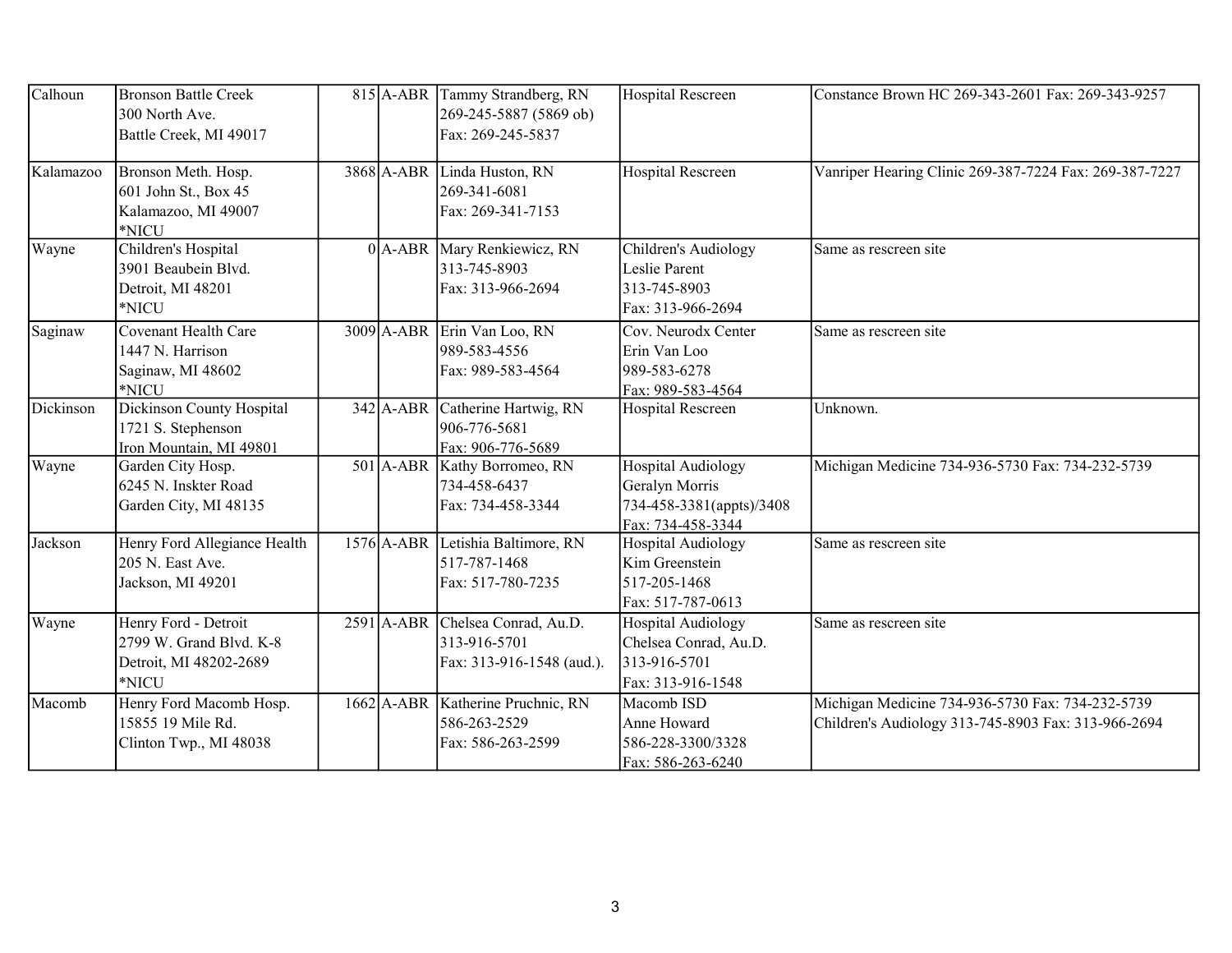| Oakland   | Henry Ford W. Bloomfield<br>6777 W. Maple Road<br>W. Bloomfield, MI 48322 |  | 2100 A-ABR Susan Dendrinos, RNC<br>248-996-4146<br>Fax: 248-325-0865<br>NICU:<br>Kathryn Makowiec, Au.D.<br>248-661-7213<br>Fax: 248-661-6456 | <b>Hospital Audiology</b><br>Kathryn Makowiec, Au.D.<br>248-661-7213<br>Fax: 248-661-6456 | Same as rescreen site                                                                                    |
|-----------|---------------------------------------------------------------------------|--|-----------------------------------------------------------------------------------------------------------------------------------------------|-------------------------------------------------------------------------------------------|----------------------------------------------------------------------------------------------------------|
| Wayne     | Henry Ford Wyandotte<br>2333 Biddle Ave.<br>Wyandotte, MI 48192           |  | 1518 A-ABR Mary Desana, RN<br>734-246-6023<br>Fax: 734-246-7080                                                                               | Henry Ford Audiology<br>Chelsea Conrad, Au.D.<br>313-916-5701<br>Fax: 313-916-1548        | Same as rescreen site                                                                                    |
| Hillsdale | Hillsdale Comm. HC<br>168 S. Howell St.<br>Hillsdale, MI 49242            |  | 332 A-ABR Amy Zoll, RN<br>517-437-5277<br>517-437-5280 main<br>Fax: 517-437-5457                                                              | Hospital Rescreen                                                                         | Henry Ford Allegiance 517-205-1468 Fax: 517-787-0613                                                     |
| Ottawa    | <b>Holland Hospital</b><br>602 Michigan Ave<br>Holland, MI 49423          |  | 1611 A-ABR Nicole Huisman, RN<br>616-395-4431<br>Fax: 616-546-4948                                                                            | <b>Hospital Rescreen</b>                                                                  | Spectrum Health 616-391-2862 Fax: 616-391-3787                                                           |
| Genesee   | Hurley Medical Center<br>One Hurley Plaza<br>Flint, MI 48502<br>*NICU     |  | 2647 A-ABR Emily Vantine, RN<br>810-262-9181 Nicu/9125<br>(ob)<br>Fax: 810-262-7525/6033                                                      | Motts Children's HC<br>Libby Cook<br>810-767-5750<br>Fax: 810-244-8298                    | Same as rescreen site                                                                                    |
| Oakland   | Huron Valley-Sinai<br>1 William Carls Drive<br>Commerce, MI 48382         |  | 1005 A-ABR Ashley Hagerman, RN<br>Debra Kraft, RN<br>248-937-3481/4468<br>Fax: 248-937-5011                                                   | Children's Hospital Aud.<br>Leslie Parent<br>313-745-8903<br>Fax: 313-966-2694            | Same as rescreen site                                                                                    |
| Wayne     | Hutzel Women's Hospital<br>3980 John R St<br>Detroit, MI 48201<br>*NICU   |  | 3970 A-ABR Marci Simon-Burrell, RN<br>313-745-9632<br>Fax: 313-745-0743                                                                       | Children's Hosp. Audiology<br>Leslie Parent<br>313-745-8903<br>Fax: 313-966-2694          | Same as rescreen site                                                                                    |
| Bay       | McLaren Bay Region<br>1900 Columbus Ave.<br>Bay City, MI 48708-6880       |  | 756 A-ABR Suzanne Johnson, RN<br>989-894-3018<br>Fax: 989-894-6111                                                                            | <b>Hospital Rescreen</b>                                                                  | Michigan Medicine 734-936-5730 Fax: 734-232-5739<br>Central MI University 989-774-3904 Fax: 989-774-1891 |
| Isabella  | McLaren Central MI Hosp.<br>1221 South Drive<br>Mt. Pleasant, MI 48858    |  | 462 A-ABR Linda Cornell, RN<br>989-772-6898<br>Fax: 989-772-6853                                                                              | Central MI Univ. Aud.<br>Claudia Pastorelli<br>989-774-3904<br>Fax: 989-774-1891          | Same as rescreen site                                                                                    |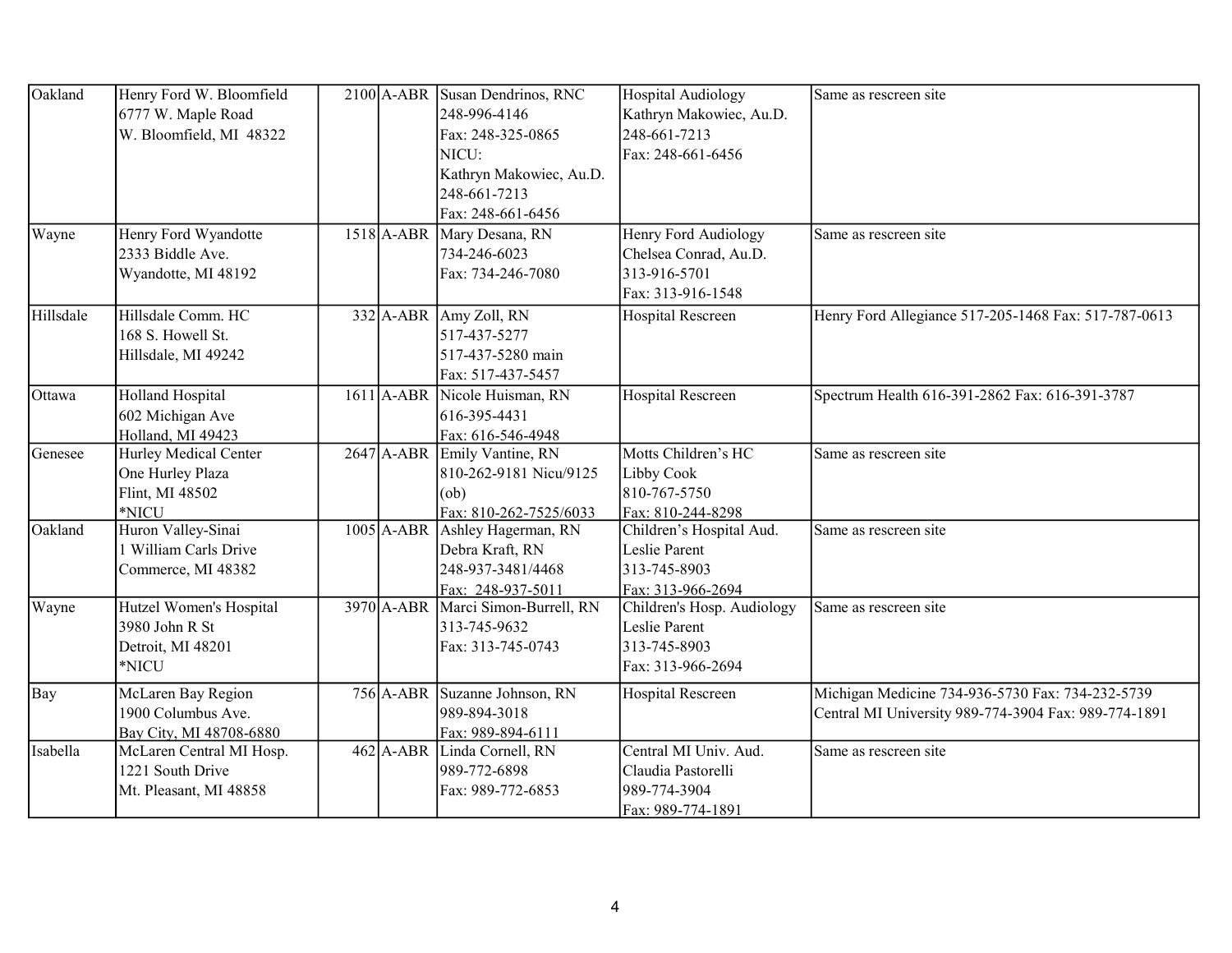| Genesee    | McLaren Flint<br>401 Ballenger Highway                                                 |              | 614 A-ABR Rachelle Marble, RN<br>810-342-2908/4956                                                   | Hospital Rescreen                                                                           | Motts Children's HC 810-767-5750 Fax: 810-244-8298<br>Michigan Medicine 734-936-5730 Fax: 734-232-5739                                                             |
|------------|----------------------------------------------------------------------------------------|--------------|------------------------------------------------------------------------------------------------------|---------------------------------------------------------------------------------------------|--------------------------------------------------------------------------------------------------------------------------------------------------------------------|
| Ingham     | Flint, MI 48532<br>McLaren Greater Lansing<br>401 Greenlawn<br>Lansing, MI 48910       |              | Fax: 810-342-2218<br>989 A-ABR Lori Orr, RN<br>517-975-6251<br>Fax: 517-975-7310                     | Hearing Health Center<br>Brooke Tudor, CCCA<br>517-364-5678                                 | Central MI University 989-774-3904 Fax: 989-774-1891<br>Same as rescreen site                                                                                      |
| Lapeer     | McLaren Lapeer<br>1375 N. Main St.                                                     |              | 237 A-ABR Lisa Remick, RN<br>810-667-5502                                                            | Fax: 517-364-5674<br>Hospital Rescreen                                                      | Motts Children's HC 810-767-5750 Fax: 810-244-8298<br>Michigan Medicine 734-936-5730 Fax: 734-232-5739                                                             |
| Macomb     | Lapeer, MI 48446<br>McLaren Macomb<br>1000 Harrington<br>Mt. Clemens, MI 48043         | $1068$ A-ABR | Fax: 810-667-5810<br>Susan Haag, RN<br>586-493-8960<br>Fax: 586-493-3808                             | Macomb ISD<br>Anne Howard<br>586-228-3300/3328<br>Fax: 586-263-6240                         | Michigan Medicine 734-936-5730 Fax: 734-232-5739<br>Children's Audiology 313-745-8903 Fax: 313-966-2694                                                            |
| Emmet      | McLaren Northern Michigan<br>416 Connable Ave.<br>Petoskey, MI 49770                   |              | 522 A-ABR Ross Witherbee, RN<br>231-487-3328<br>Fax: 231-487-7738                                    | <b>Great Lakes ENT Specialists</b><br>Kristen Kowalski<br>231-489-8151<br>Fax: 231-668-7794 | Same as resecreen site                                                                                                                                             |
| St. Clair  | Mclaren Port Huron<br>1221 Pine Grove Ave<br>Port Huron, MI 48060<br>*NICU             |              | 1033 A-ABR Jennifer Emmert, RN<br>810-989-3445<br>Fax: 810-989-3436                                  | <b>Hospital Rescreen</b>                                                                    | Children's Audiology 313-745-8903 Fax: 313-966-2694                                                                                                                |
| Huron      | Mclaren Thumb Region<br>(Huron Medical Center)<br>1100 S. VanDyke<br>Bad Axe, MI 48413 |              | 350 A-ABR Kim Rhode, RN<br>989-269-8933 ext 4183<br>Fax: 989-269-6085                                | Huron Co Early On<br>989-269-9274<br>Fax 989-269-3403                                       | Central MI University 989-774-3904 Fax: 989-774-1891                                                                                                               |
| Shiawassee | Memorial Healthcare<br>826 W. King St.<br>Owosso, MI 48867-2120                        |              | 464 A-ABR Lorna Quirk, RN<br>989-729-4660<br>Fax: 989-725-1212                                       | Red Cedar ENT<br>D. Zuckschwerdt<br>989-729-4800<br>Fax: 989-729-4810                       | Motts Children's HC 810-767-5750 Fax: 810-244-8298<br>Hearing Health Center 517-364-5670 Fax: 517-374-5674<br>Central MI University 989-774-3904 Fax: 989-774-1891 |
| Muskegon   | Mercy Health -Muskegon<br>1700 Clinton Ave.<br>Muskegon, MI 49442                      |              | 1904 A-ABR Kim Burrow, RN<br>231-728-5642 (4930 ob)<br>Fax: 231-728-1634                             | Hospital Rescreen                                                                           | Spectrum Health 616-391-2862 Fax: 616-391-3787                                                                                                                     |
| Kent       | Mercy Health-St Mary's<br>200 Jefferson<br>Grand Rapids, MI 49503<br>*NICU             |              | 2094 A-ABR Linda Foster, RN<br>Jane Topping, RN, NICU<br>616-685-6564/6667<br>Fax: 616-685-8995/6901 | Spectrum Audiology<br>Kirsten Kramer<br>616-391-2862<br>Fax: 616-391-3787                   | Same as rescreen site                                                                                                                                              |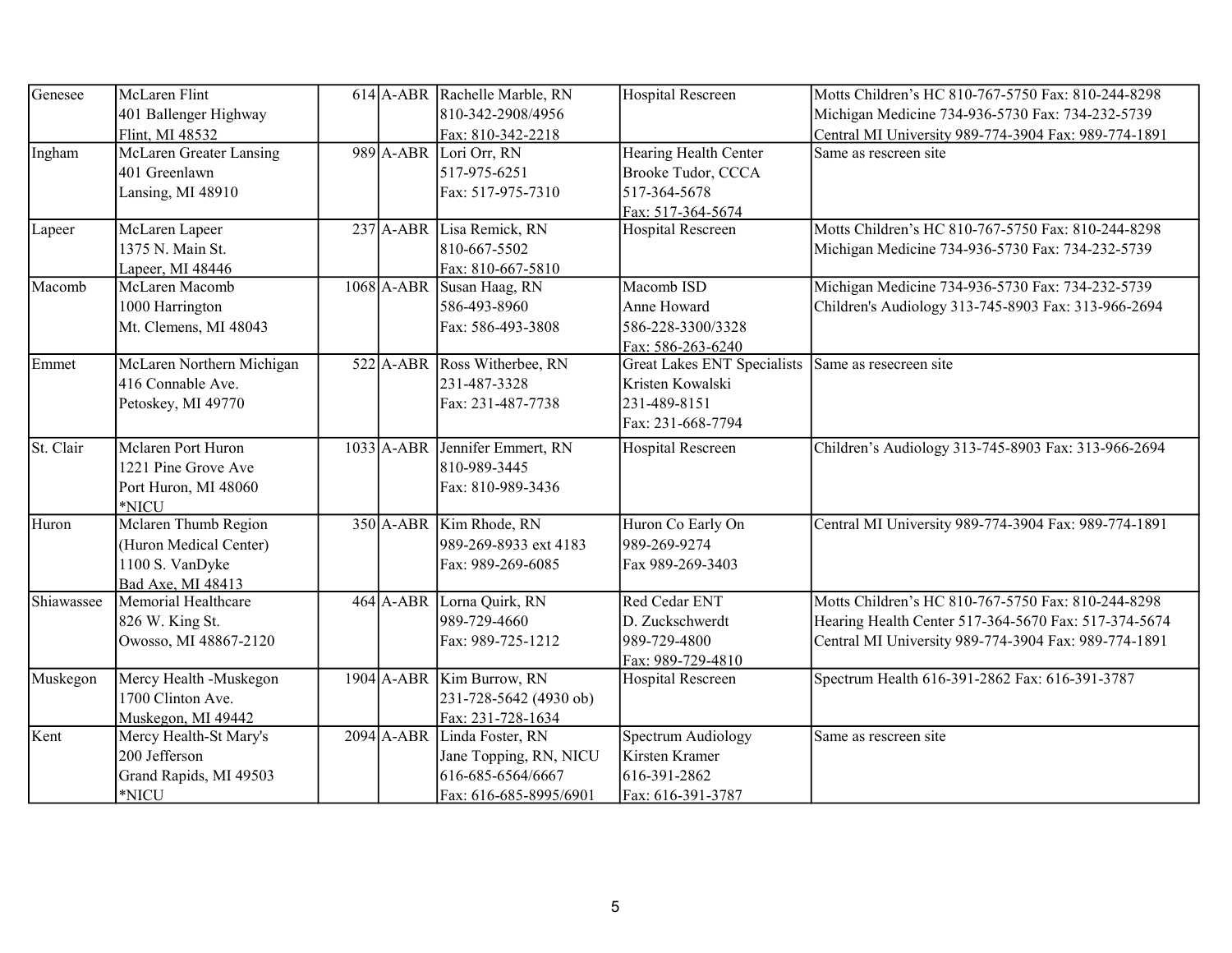| Kent              | Metro Health<br>5900 Byron Center Ave                                                                               |             | 1744 A-ABR Lorraine Walker, RN<br>616-252-7612/7184                         | Spectrum Audiology<br>Kirsten Kramer                                               | Same as rescreen site                                                                         |
|-------------------|---------------------------------------------------------------------------------------------------------------------|-------------|-----------------------------------------------------------------------------|------------------------------------------------------------------------------------|-----------------------------------------------------------------------------------------------|
|                   | Wyoming, MI 49519                                                                                                   |             | Fax: 616-252-6867                                                           | 616-391-2862<br>Fax: 616-391-3787                                                  |                                                                                               |
| Washtenaw         | Michigan Medicine (U of M,<br>C.S. Mott Children's)<br>1540 E Hospital Dr, SPC 4227<br>Ann Arbor, MI 48109<br>*NICU |             | 4706 A-ABR Katie Kuboushek, CCCA<br>734-936-5730<br>Fax: 734-232-9868       | <b>Hospital Rescreen</b>                                                           | Same as rescreen site                                                                         |
| Alpena            | MidMichigan MC - Alpena<br>1501 W. Chisholm St.<br>Alpena, MI 49707-1498                                            | 398 OAE     | Jessica Mcewen, RN<br>989-356-7500<br>Fax: 989-356-7373                     | Kristen Kowalski<br>231-489-8151<br>Fax: 231-668-7794                              | Great Lakes ENT Specialists Michigan Medicine 734-936-5730 Fax: 734-232-5739                  |
| Gratiot           | MidMichigan MC - Gratiot<br>300 E. Warwick Dr.<br>Alma, MI 48801                                                    |             | 513 A-ABR Kaylee Randall, RN<br>989-466-7144/7140 (ob)<br>Fax: 989-466-7145 | Central MI Univ. Aud.<br>Claudia Pastorelli<br>989-774-3904<br>Fax: 989-774-1891   | Same as rescreen site                                                                         |
| Midland           | MidMichigan Health-Midland<br>4000 Wellness Dr.<br>Midland, MI 48670                                                |             | 1324 A-ABR Susan Gunn, RN<br>989-839-3863<br>Fax: 989-488-5968              | Central MI Univ. Aud.<br>Claudia Pastorelli<br>989-774-3904<br>Fax: 989-774-1891   | Same as rescreen site                                                                         |
| Grand<br>Traverse | Munson Healthcare<br>1105 Sixth St.<br>Traverse City, MI 49684<br>*NICU                                             |             | 1759 A-ABR Karri Vandenbrink<br>231-935-6284<br>Fax: 231-935-6646/7903      | <b>Hospital Audiology</b><br>Jeni Wares<br>231-935-6455<br>Fax: 231-935-6646       | Same as rescreen site                                                                         |
| Wexford           | Munson Healthcare Cadillac<br>400 Hobart St.<br>Cadillac, MI 49601-2389                                             |             | 342 A-ABR Lori Barnes, RN<br>231-876-7277<br>Fax: 231-876-7425              | Aud. Services of Cadillac<br>Sharon Blackburn<br>231-775-9398<br>Fax: 231-775-2717 | Munson 231-935-6455 Fax: 231-935-6646<br>Central MI University 989-774-3904 Fax: 989-774-1891 |
| Charlevoix        | Munson HC Charlevoix<br>14700 Lakeshore Dr.<br>Charlevoix, MI 49720                                                 | $205$ OAE   | Mary Terryberry, RN<br>231-547-8575/8583x4024<br>Fax: 231-547-8670          | Hospital Rescreen                                                                  | Great Lakes ENT 231-489-8151 Fax: 231-668-7794                                                |
| Crawford          | Munson Healthcare Grayling<br>1100 MI Ave.<br>Grayling, MI 49738                                                    | $304$ OAE   | Carla Gardner, RN<br>989-348-0415/5461<br>Fax: 989-348-0547                 | <b>Hospital Rescreen</b>                                                           | Munson 231-935-6455 Fax: 231-935-6646<br>Central MI University 989-774-3904 Fax: 989-774-1891 |
| Otsego            | Munson Healthcare Otsego<br>825 N. Center St.<br>Gaylord, MI 49735                                                  | $403$ A-ABR | Gayle Smith, RN<br>989-731-2111/2112<br>Fax: 989-731-2406                   | <b>Hospital Rescreen</b>                                                           | Great Lakes ENT 231-489-8151 Fax: 231-668-7794<br>Munson 231-935-6455 Fax: 231-935-6646       |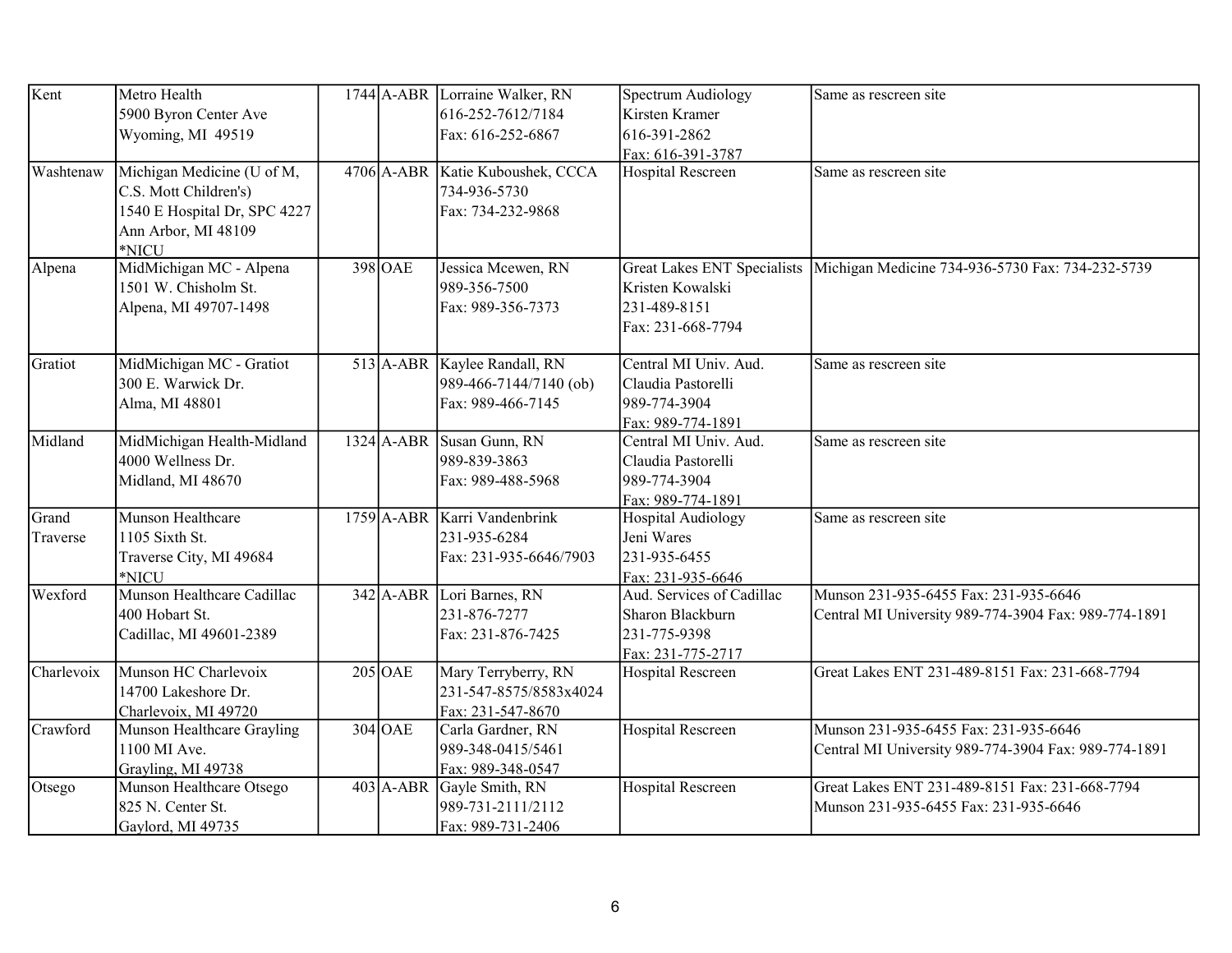| Ottawa  | North Ottawa Comm. Hosp.                  |  | $256$ A-ABR Tina Quinn, RN                        | <b>Hospital Rescreen</b>   | Spectrum Health 616-391-2862 Fax: 616-391-3787       |
|---------|-------------------------------------------|--|---------------------------------------------------|----------------------------|------------------------------------------------------|
|         | 1309 Sheldon Rd.<br>Grand Haven, MI 49417 |  | $616 - 847 - 5341/5337$ (ob)<br>Fax: 616-847-5692 |                            |                                                      |
| Calhoun | Oaklawn Hospital                          |  | 824 A-ABR Julie Smalley, RN                       | <b>Constance Brown HC</b>  | Same as rescreen site                                |
|         | 200 N. Madison                            |  | 269-789-7921                                      | Kim Kragt                  |                                                      |
|         | Marshall, MI 49068                        |  | Fax: 269-789-3878                                 | 269-343-2601               |                                                      |
|         |                                           |  |                                                   | Fax: 269-343-9257          |                                                      |
| Lenawee | Promedica Bixby Hospital                  |  | 556 A-ABR Angela Ford, RN                         | Hospital Rescreen          | Michigan Medicine 734-936-5730 Fax: 734-232-5739     |
|         | 818 Riverside Ave.                        |  | $517 - 265 - 0361$ (ob)                           |                            | Henry Ford Allegiance 517-205-1468 Fax: 517-787-0613 |
|         | Adrian, MI 49221                          |  | 517-265-0013                                      |                            |                                                      |
|         |                                           |  | Fax: 517-265-0899                                 |                            |                                                      |
| Branch  | Promedica Coldwater                       |  | 216 A-ABR Sondra Fettes, RN                       | Hospital Rescreen          | Henry Ford Allegiance 517-205-1468 Fax: 517-787-0613 |
|         | 274 E. Chicago St.                        |  | 517-279-5236                                      |                            |                                                      |
|         | Coldwater, MI 49036                       |  | Fax: 517-279-5484/5232                            |                            |                                                      |
|         |                                           |  |                                                   |                            |                                                      |
| Monroe  | Promedica Monroe Regional                 |  | 622 A-ABR Erin Layman, RN                         | Toledo Children's Hospital | Same as rescreen site                                |
|         | 718 N. Macomb                             |  | 734-240-8527                                      | Julie Yeater               |                                                      |
|         | Monroe, MI 48162                          |  | Fax: 734-240-8504                                 | 419-291-5680               |                                                      |
|         |                                           |  |                                                   | Fax: 419-479-6158          |                                                      |
| Wayne   | Sinai-Grace Hospital                      |  | 1277 A-ABR Debra Ray, RN                          | Children's Hospital Aud.   | Same as rescreen site                                |
|         | 6001 W. Outer Dr                          |  | 313-966-5266                                      | Leslie Parent              |                                                      |
|         | Detroit, MI 48235                         |  | Fax: 217-793-3001                                 | 313-745-8903               |                                                      |
|         | *NICU                                     |  |                                                   | Fax: 313-966-2694          |                                                      |
| Ingham  | Sparrow Hospital                          |  | 4126 A-ABR Stephanie Brummette, RN                | Hearing Health Center      | Same as rescreen site                                |
|         | 1215 E. Michigan Ave.                     |  | 517-364-0536                                      | <b>Brooke Tudor</b>        |                                                      |
|         | Lansing, MI 48912                         |  | Fax: 517-364-2077                                 | 517-364-5678               |                                                      |
|         | *NICU                                     |  |                                                   | Fax: 517-364-5674          |                                                      |
| Kent    | Spectrum Health                           |  | 7734 A-ABR Kirsten Kramer                         | Hospital Audiology         | Same as rescreen site                                |
|         | Aud. Srv. MC9                             |  | 616-391-2862                                      |                            |                                                      |
|         | 100 MI Ave.                               |  | Fax: 616-391-3787                                 |                            |                                                      |
|         | Grand Rapids, MI 49503                    |  |                                                   |                            |                                                      |
|         | *NICU                                     |  |                                                   |                            |                                                      |
| Mecosta | Spectrum Big Rapids                       |  | 581 A-ABR Lisa Modene, RN                         | Hospital Rescreen          | Spectrum Health 616-391-2862 Fax: 616-391-3787       |
|         | 605 Oak Street                            |  | 231-592-4450/4241 (ob)                            |                            |                                                      |
|         | Big Rapids, MI 49307                      |  | Fax: 231-592-4449                                 |                            |                                                      |
| Newaygo | Spectrum Gerber                           |  | 418 A-ABR Jackie Kozitzki, RN                     | <b>Hospital Rescreen</b>   | Spectrum Health 616-391-2862 Fax: 616-391-3787       |
|         | 212 S. Sullivan                           |  | 231-924-1302 (main)                               |                            |                                                      |
|         | Fremont, MI 49412                         |  | Fax: 231-924-1142                                 |                            |                                                      |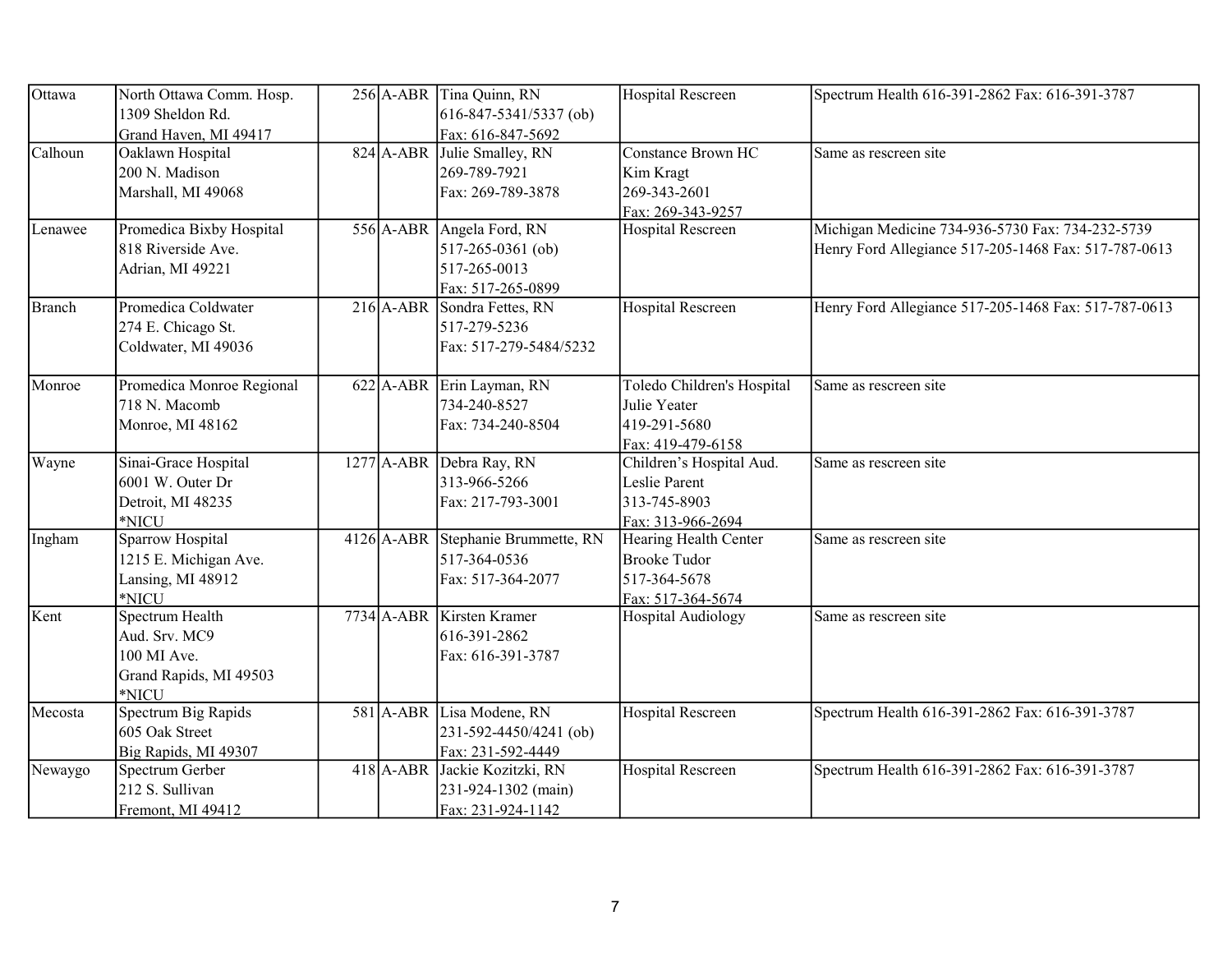| Mason      | Spectrum Ludington            |              | 245 A-ABR Karen Soper, RN         | <b>Hospital Rescreen</b> | Spectrum Health 616-391-2862 Fax: 616-391-3787     |
|------------|-------------------------------|--------------|-----------------------------------|--------------------------|----------------------------------------------------|
|            | One Atkinson Place            |              | 231-845-2442                      |                          |                                                    |
|            | Ludington, MI 49431           |              | Fax: 231-845-3614                 |                          |                                                    |
| Berrien    | Spectrum Niles (Lakeland      | $518$ $A-BR$ | Tammy Jerz, RN, MSN               | <b>Hospital Rescreen</b> | Constance Brown HC 269-343-2601 Fax: 269-343-9257  |
|            | Niles)                        |              | 269-687-1466                      |                          | Van Riper Sp & Hrg. 269-387-8047 Fax: 269-387-7310 |
|            | 31 N. St. Joseph Ave.         |              | Fax: 269-687-1827                 |                          |                                                    |
|            | Niles, MI 49120               |              |                                   |                          |                                                    |
| Barry      | <b>Spectrum Pennock</b>       |              | 321 A-ABR Elizabeth VanSickle, RN | Hospital Rescreen        | Spectrum Health 616-391-2862 Fax: 616-391-3787     |
|            | 1009 W. Green St.             |              | 269-945-3451x1370                 |                          | Van Riper Sp & Hrg. 269-387-8047 Fax: 269-387-7310 |
|            | Hastings, MI 49058            |              | Fax: 269-945-9275                 |                          | Constance Brown HC 269-343-2601 Fax: 269-343-9257  |
| Berrien    | Spectrum St Joseph (Lakeland) |              | 1050 A-ABR Tammy Jerz, RN, MSN    | <b>Hospital Rescreen</b> | Constance Brown HC 269-343-2601 Fax: 269-343-9257  |
|            | 1234 Napier Ave.              |              | 269-983-8108                      |                          | Van Riper Sp & Hrg. 269-387-8047 Fax: 269-387-7310 |
|            | St. Joseph, MI 49085          |              | Fax: 269-982-4944                 |                          |                                                    |
| Montcalm   | Spectrum United               |              | 546 A-ABR Kourtney Quinn, RN      | <b>Hospital Rescreen</b> | Spectrum Health 616-391-2862 Fax: 616-391-3787     |
|            | 615 South Bower St.           |              | 616-225-6675                      |                          |                                                    |
|            | Greenville, MI 48838          |              | Fax: 616-225-6898                 |                          |                                                    |
| Ottawa     | Spectrum Zeeland              |              | 526 A-ABR Janet Wilks, RN         | <b>Hospital Rescreen</b> | Spectrum Health 616-391-2862 Fax: 616-391-3787     |
|            | 8333 Felch St.                |              | 616-772-7530/7554                 |                          |                                                    |
|            | Zeeland, MI 49464             |              | Fax: 616-748-3654                 |                          |                                                    |
| Delta      | St. Francis Hospital          |              | 276 A-ABR Mary Zimmerman, RN      | Hospital Rescreen        | Unknown.                                           |
|            | 3401 Ludington St.            |              | 906-786-3311x5172                 |                          |                                                    |
|            | Escanaba, MI 49829-1377       |              | Fax: 906-789-4479                 |                          |                                                    |
| Washtenaw  | St. Joseph Mercy Ann Arbor    | 3988 A-ABR   | Jenna Badour, RN                  | <b>Hospital Rescreen</b> | Michigan Medicine 734-936-5730 Fax: 734-232-5739   |
|            | 5301 E. Huron River Dr.       |              | 734-712-2205                      |                          |                                                    |
|            | Ann Arbor, MI 48106-0995      |              | Fax: 734-712-7377                 |                          |                                                    |
|            | *NICU                         |              |                                   |                          |                                                    |
| Oakland    | St. Joseph Mercy Oakland      |              | 1728 A-ABR Pam McHugh, RN         | Hospital Audiology       | Beaumont, Royal Oak 248-551-2119 Fax: 248-551-4054 |
|            | 44405 Woodward H-12           |              | 248-858-6465                      | Mary Farat               |                                                    |
|            | Pontiac, MI 48341-5023        |              | Mary Farat                        | 248-858-6235             |                                                    |
|            | *NICU                         |              | 248-858-6235                      | Fax: 248-858-3199        |                                                    |
|            |                               |              | Fax: 248-858-3199                 |                          |                                                    |
| Wayne      | St. Mary Mercy Livonia        |              | 741 A-ABR Pam Wrigley, RN         | <b>Hospital Rescreen</b> | Michigan Medicine 734-936-5730 Fax: 734-232-5739   |
|            | 36475 Five Mile Rd.           |              | 734-655-2633                      |                          |                                                    |
|            | Livonia, MI 48154             |              | Fax: 734-655-8519                 |                          |                                                    |
| St. Joseph | Three Rivers Health           |              | 208 A-ABR Marci Kohlhoff, RN      | Hospital Rescreen        | Constance Brown 269-343-2601 Fax: 269-343-9257     |
|            | 701 S. Health Parkway         |              | 269-273-1995                      |                          |                                                    |
|            | Three Rivers, MI 49093        |              | Fax:269-273-9627                  |                          |                                                    |